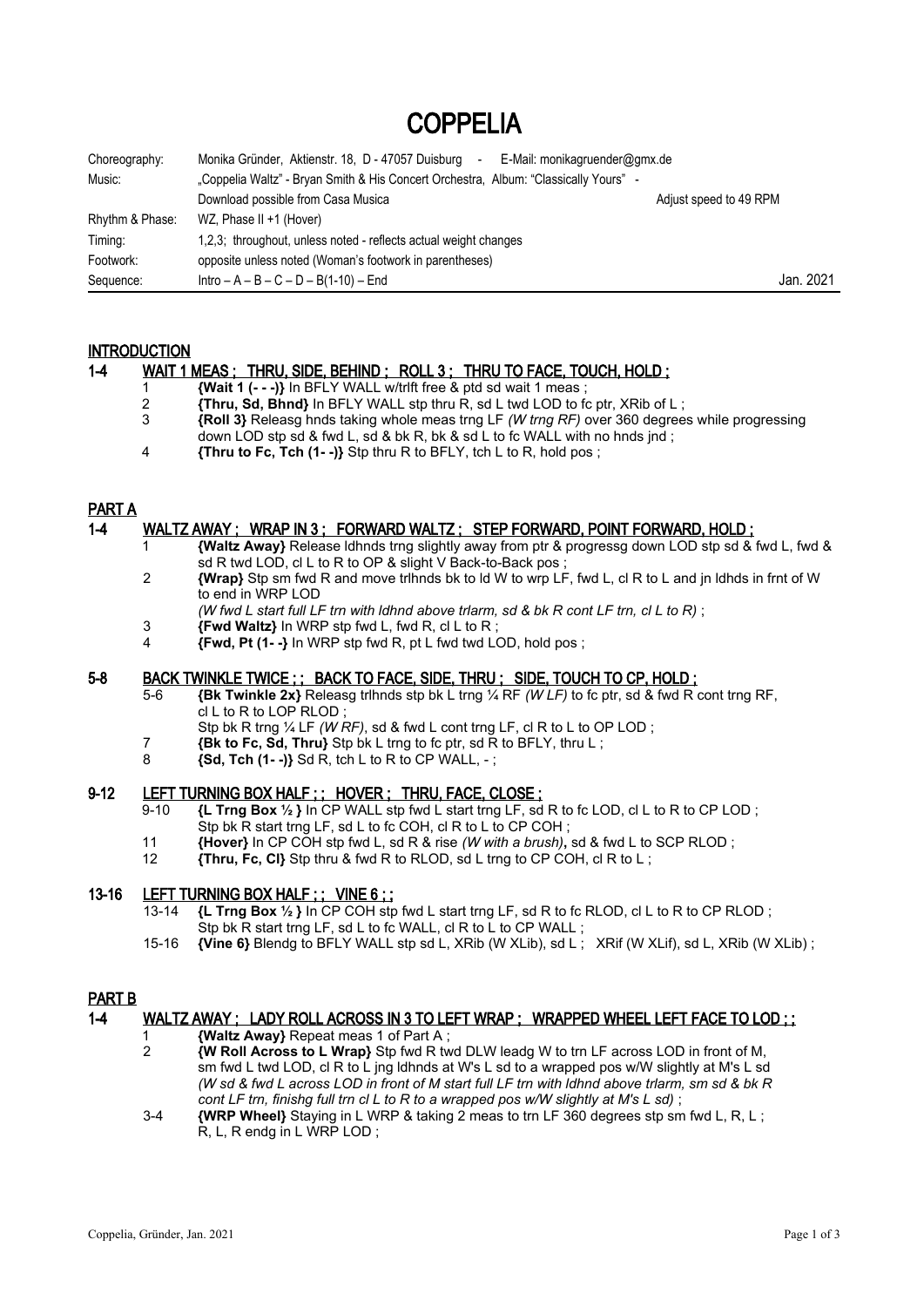## 5-8 BALANCE PEEK-A-BOO ; TWICE ; LADY ROLL ACROSS 3 TO HALF OPEN LOD ; TRHU, FACE, CLOSE ;

- 5-6 **{Balance Peek-A-Boo}** In L WRP LOD w/W in front & slightly to M's L sd release hnds stp sd L to ptr's other sd, XRib of L lookg at ptr, rec L in place; Stp sd R to ptr's other sd, XLib of R lookg at ptr, rec R in place ;
- 7 **{W Roll Across}** With M's ldhnd on W's L shldrblade as in left HALF OP ldg W to trn RF across LOD stp sm sd & fwd L, fwd R, cl L to R to HALF OP LOD
- *(W rolling RF across LOD fwd R twd DLW start trng RF, bk L twd LOD cont trng RF, sm fwd R)* ;
- 8 **Thru, Fc, CI}** In HALF OP LOD stp thru & fwd R, sd L to fc ptr, cl R to L to CP WALL ;

## 9-12 HOVER ; THRU, FACE, CLOSE ; STEP FORWARD, CROSS POINT ; SPIN MANEUVER ;

- 9-10 In CP WALL repeat meas 11+12 of Part A to end in CP WALL;<br>11 **Stp Fwd. Cross Pt (1--)}** Blenda to OP LOD stp fwd L twd LO
- 11 **{Stp Fwd, Cross Pt (1- -)}** Blendg to OP LOD stp fwd L twd LOD, XRif of L but with no weight & ending toes of R ptd to the floor, hold pos ;
- 12 **{Spin Manuv}** Leadg W to spin LF stp fwd & sd R start trng RF, sd L cont trng, cl R to L to CP RLOD *(W does a full LF trn in plc over whole meas stp bk L, cl R, cl L to end fcg ptr & LOD in CP)* ;

## 13-16 RIGHT TURN ; FORWARD WALTZ ; 2 LEFT TURNS FACE WALL ; ;

- 13 **{R Trn}** In CP RLOD stp bk L start trng RF, sd & fwd R cont trng, cl L to R to CP LOD ;
- 14 **{Fwd Waltz}** In CP LOD stp fwd R, fwd & slightly diag L, cl R to L to CP LOD ; 15-16 **{2 L Trns}** In CP LOD stp fwd L start trng LF, sd & bk R cont trng LF, cl L to R ;
	- Stp bk R trng LF, sd L trng LF to fc WALL, cl R to L to CP WALL;

## PART C

## 1-4 BALANCE LEFT & RIGHT ; ; SOLO TURN IN 6 ; ;

- 1-2 **{Balance L & R}** Releasg hnds stp sd L, XRib of L, rec L ; Stp sd R, XLib of R, rec R ; 3-4 **{Solo Trn 6}** Stp sd & fwd L trng LF *(W RF)* to fc LOD, fwd & sd R cont trng LF,
	- cl L to R cont trng LF to fc RLOD ; Bk R trng LF, sd L cont trng LF to fc WALL, cl R to L to BFLY WALL;

## 5-8 TWISTY BALANCE LEFT & RIGHT ; ; SOLO TURN HALF ; STEP BACK, POINT BACK, - ;

- 5-6 **{Twisty Bal L & R}** In BFLY WALL stp sd L, XRib of L (W XLif of R), rec L ; Stp sd R, XLib of R (W XRif of L), rec R to BFLY WALL
- 7 **{Solo Trn Half}** Releasg hnds repeat meas 3 of Part C to LOP RLOD ;
- 8 **{Bk, Pt (1- -)}** In LOP RLOD stp bk R, pt bk L, hold pos ;

## 9-12 THRU TWINKLE ; THRU, FACE, CLOSE TO CP ; TWIRL VINE 3 ; THRU, FACE, CLOSE ;

- 9 **{Thru Twinkle}** Stp fwd & thru L trng to fc ptr, sd R cont trng LF, cl L to R to OP LOD ;
- **Thru, Fc, CI}** From OP LOD repeat meas 8 of Part B :
- 11 **{Twirl Vine 3}** Releasg trlhnds raise ldhnds and stp sd L leadg W to twirl RF, XRib of L, sd L *(W stp sd & fwd R start trng RF undr jnd ldhnds, sd & bk L cont trng RF to fc ptr, sd R )* to BFLY ;
- 12 **{Thru, Fc, Cl}** Stp thru R, sd L to fc ptr, cl R to L to BFLY WALL ;

## 13-16 LACE ACROSS ; FORWARD WALTZ ; LACE BACK ; PICKUP, SIDE, CLOSE TO SCAR ;

13 **{Lace X}** Releasg trlhnds leadg W across LOD undr jnd ldhnds & crossg in back of W stp fwd L twd DLW to fc LOD, fwd R, cl L to R to LOP LOD

*(W undr raised ldhnds & crossg LOD in front of ptr stp fwd R twd DLC to fc LOD, fwd L, cl R to L)* ; 14 **{Fwd Waltz}** In LOP LOD stp fwd R, fwd L, cl R to L ;

- 15 **{Lace Bk}** Release ldhnds leadg W across LOD undr jnd trlhnds & crossg in back of W stp fwd L twd DLC to fc LOD, fwd R, cl L to R to OP LOD
- *(W undr raised trlhnds & crossg LOD in front of ptr stp fwd R twd DLW to fc LOD, fwd L, cl R to L)* ; 16 **{PU SCAR}** Leadg W to trn LF to fc DRC stp thru & fwd R, sm sd L to fc ptr & DLW,
	- cl R to L to SCAR DLW *(W fwd L to fc DRC in front of ptr, sd R, cl L to R to SCAR)* ;

## PART D

# 1-4 PROGRESSIVE TWINKLE TO BJO ; PROGRESSIVE TWINKLE TO SCAR ;

# PROGRESSIVE TWINKLE TO BJO; WHEEL HALF RIGHT FACE;

- 1 **{Prog Twkl to BJO}** In SCAR DLW XLif of R *(W XRib of L)*, sd & fwd R trng LF, cl L to R to BJO DLC ;
- **2** *Rrog Twkl to SCAR} XRif of L <i>(W XLib of R)***, sd & fwd L trng RF, cl R to L to SCAR DLW ;<br>3 <b>Prog Twkl to BJO}** Repeat meas 1 of Part D :
- **3 {Prog Twkl to BJO}** Repeat meas 1 of Part D ;<br>4 **M/heel 1/2}** Staving in BJO & trng RE 180 degr
- 4 **{Wheel 1/2}** Staying in BJO & trng RF 180 degrees stp fwd R, L, R to BJO DRW ckg motion ;